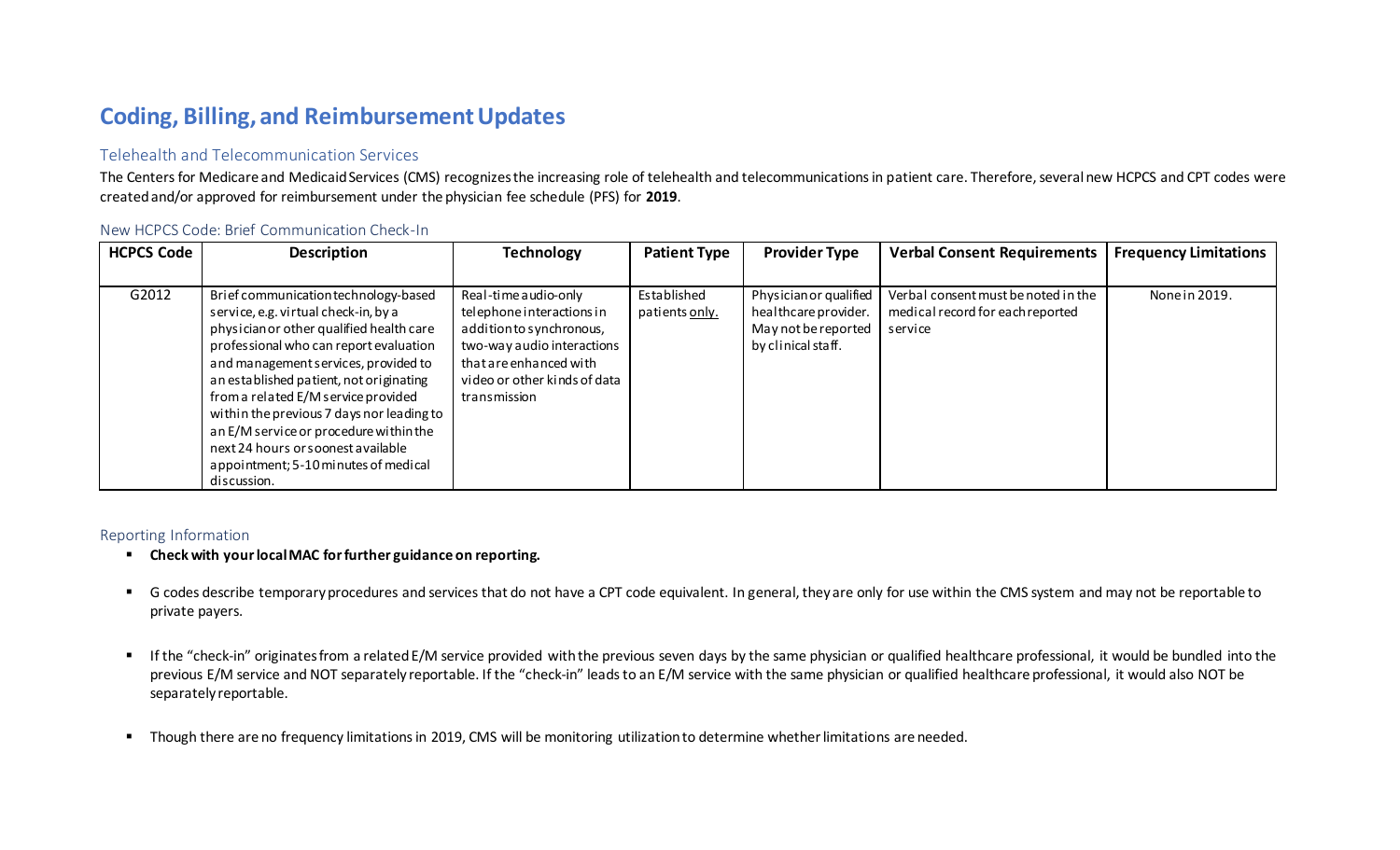| <b>HCPCS Code</b> | <b>Description</b>                                                                                                                                                                                                                                                                                                                                                                                                     | <b>Technology</b>                                                                                                                                                                      | <b>Patient Type</b>          | <b>Provider Type</b>                                | <b>Verbal Consent Requirements</b>                                                                                                                         | <b>Frequency Limitations</b> |
|-------------------|------------------------------------------------------------------------------------------------------------------------------------------------------------------------------------------------------------------------------------------------------------------------------------------------------------------------------------------------------------------------------------------------------------------------|----------------------------------------------------------------------------------------------------------------------------------------------------------------------------------------|------------------------------|-----------------------------------------------------|------------------------------------------------------------------------------------------------------------------------------------------------------------|------------------------------|
|                   |                                                                                                                                                                                                                                                                                                                                                                                                                        |                                                                                                                                                                                        |                              |                                                     |                                                                                                                                                            |                              |
| G2010             | Remote evaluation of recorded video<br>and/or images submitted by an<br>established patient (e.g., store and<br>forward), including interpretation with<br>follow-up with the patient within 24<br>business hours, not originating from a<br>related E/M service provided within<br>the previous 7 days nor leading to an<br>E/M service or procedure within the<br>next 24 hours or soonest<br>a vailable appointment | Real-time audio-only<br>telephone interactions in<br>addition to synchronous, two-<br>way audio interactions that<br>are enhanced with video or<br>other kinds of data<br>transmission | Established<br>patients only | Physicianor<br>qualified healthcare<br>professional | Require consent that could be verbal<br>or written, including electronic<br>confirmation that is noted in the<br>medical record for each billed<br>service | None in 2019                 |

#### New HCPCS Code: Remote Evaluation of Pre-Recorded Patient Information

#### Medicare Reporting Guidelines

- **Check with your local MAC for further guidance on reporting.**
- G codes describe temporary procedures and services that do not have a CPT code equivalent. In general, they are only for use within the CMS system and may not be reportable to private payers.
- The patient follow-up referred to in the code description could take place via phone call, audio/video communication, secure text messaging, email, or patient portal communication.
- When the review of the patient-submitted image and/or video results in an in-person E/M office visit with the same physician or qualified health care professional, the service will be considered bundled into that office visit and not separately reportable. when the remote service originates from a related E/M service provided within the previous 7 days by the same physician or qualified health care professional that this service will be considered bundled into that previous E/M service and also will not be separately reportable.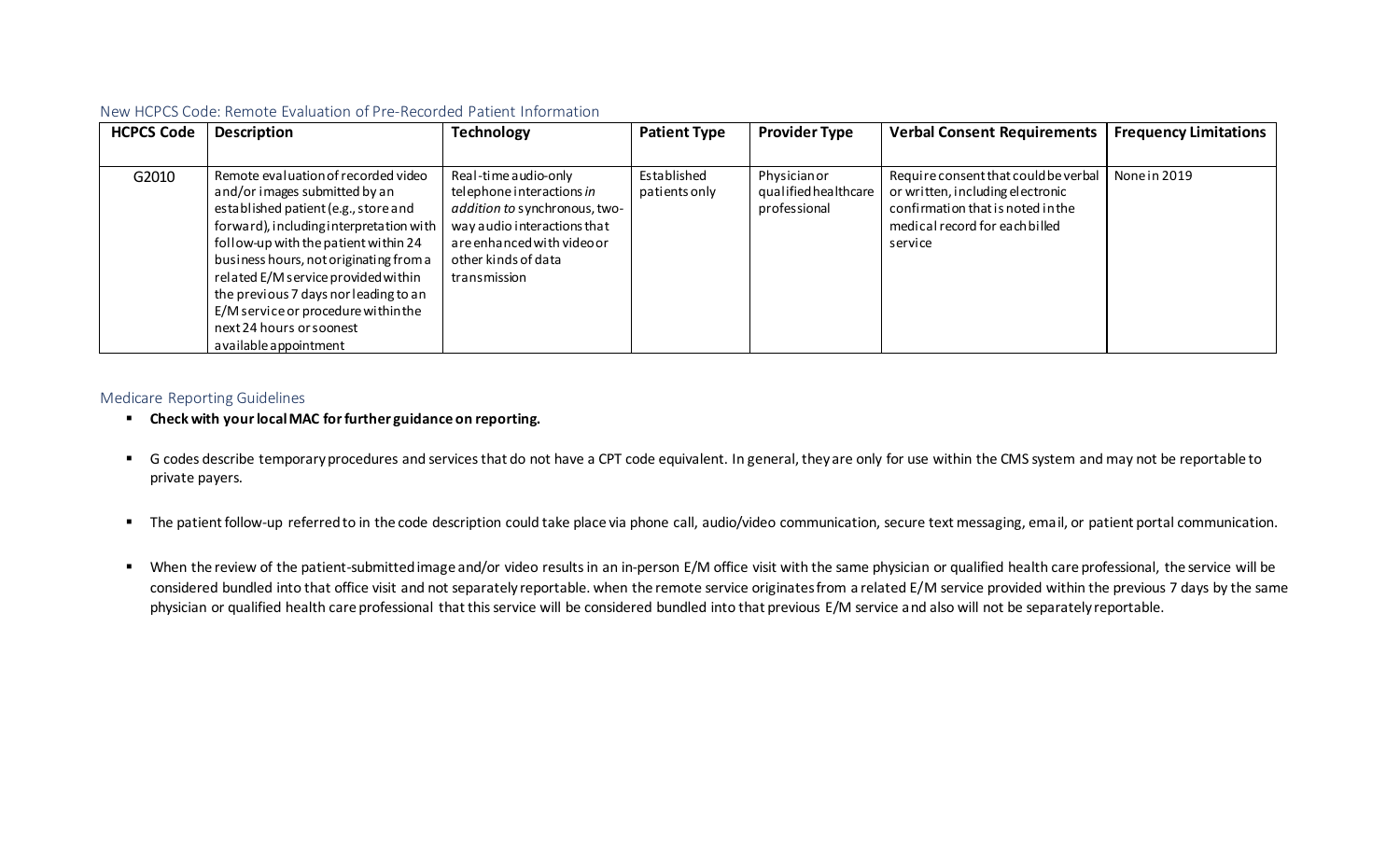#### Reimbursement Updates

Payment Update: Interprofessional Internet Consultation (CPT ® codes 99451, 99452, 99446, 99447, 99448, and 99449)

CMS finalized separate payment for CPT codes 99451 (new CPT ® code for 2019), 99452 (new CPT ® code for 2019), 99446, 99447, 99448, and 99449 which describe "Interprofessional Telephone/ Internet/Electronic Health Record Consultations"

| CPT ® Code            | <b>Code Description</b>                                                                                                                                                                |
|-----------------------|----------------------------------------------------------------------------------------------------------------------------------------------------------------------------------------|
| 99446                 | Interprofessional telephone/Internet/electronic health record assessment and management service provided by a consultative physician, including a verbal and written report to the     |
|                       | patient's treating/requesting physician or other qualified health care professional; 5-10 minutes of medical consultative discussion and review                                        |
| 99447                 | 11-20 minutes of medical consultative discussion and review                                                                                                                            |
| 99448                 | 21-30 minutes of medical consultative discussion and review                                                                                                                            |
| 99449                 | 31 minutes or more of medical consultative discussion and review                                                                                                                       |
| 99451 *New CPT ® Code | Interprofessional telephone/Internet/electronic health record assessment and management service provided by a consultative physician, including a written report to the patient's      |
|                       | treating/requestingphysician or other qualified health care professional, 5 minutes or more of medical consultative time                                                               |
| 99452 *New CPT ® Code | Interprofessional telephone/Internet/electronic health record referral service(s) provided by a treating/ requesting physician or other qualified health care professional, 30 minutes |

### Reporting Guidelines

#### *CPT Guidelines*

- The patient may be either a new patient to the consultant or an established patient with a new problem or an exacerbation of an existing problem.
- If the telephone/Internet/electronic health record consultation leads to a transfer of care or other face-to-face service (eg, a surgery, a hospital visit, or a scheduled office evaluation of the patient) within the next 14 days or next available appointment date of the consultant, these codes are not reported.
- If more than one telephone/Internet/electronic health record contact(s) is required to complete the consultation request (eg, discussion of test results), the entirety of the service and the cumulative discussion and information review time should be reported with a single code.
- Telephone/Internet/electronic health record consultations of less than five minutes should not be reported.
- The codes may only be reported once in a 7-day time period
- The codes should not be reported if the sole purpose of the consultation is to arrange a transfer of care or a face-to-face visit.

CPT® is a **registered** trademark of the American Medical Association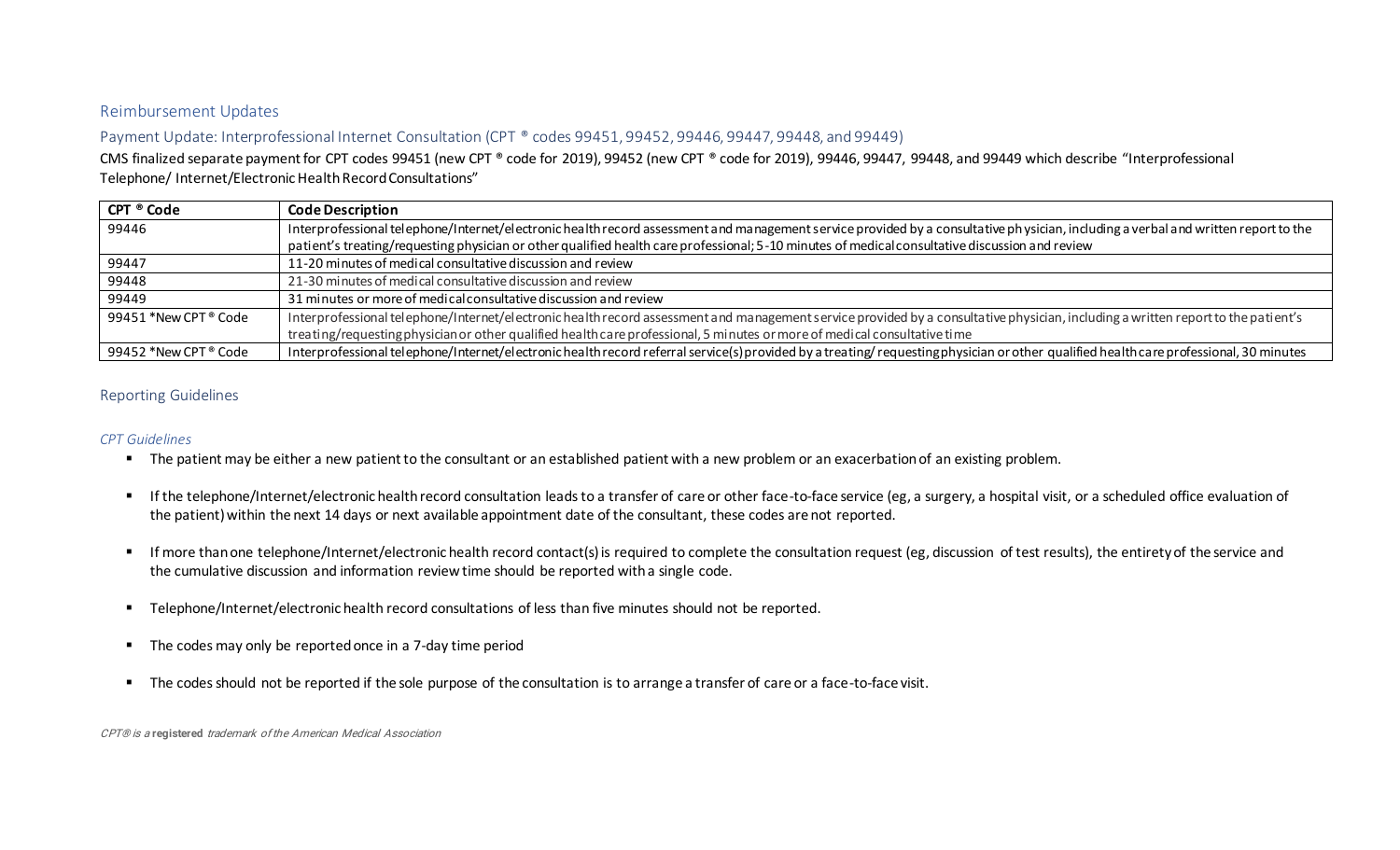### Reporting Guidelines (continued)

#### *Medicare Guidelines*

- CMS is following the guidelines for Interprofessional Internet Consultations as outlined in the 2019 CPT Professional Edition.
- CMS will require documentation of verbal patient consent in advance.
- The services are limited to practitioners who can independently report E/M services.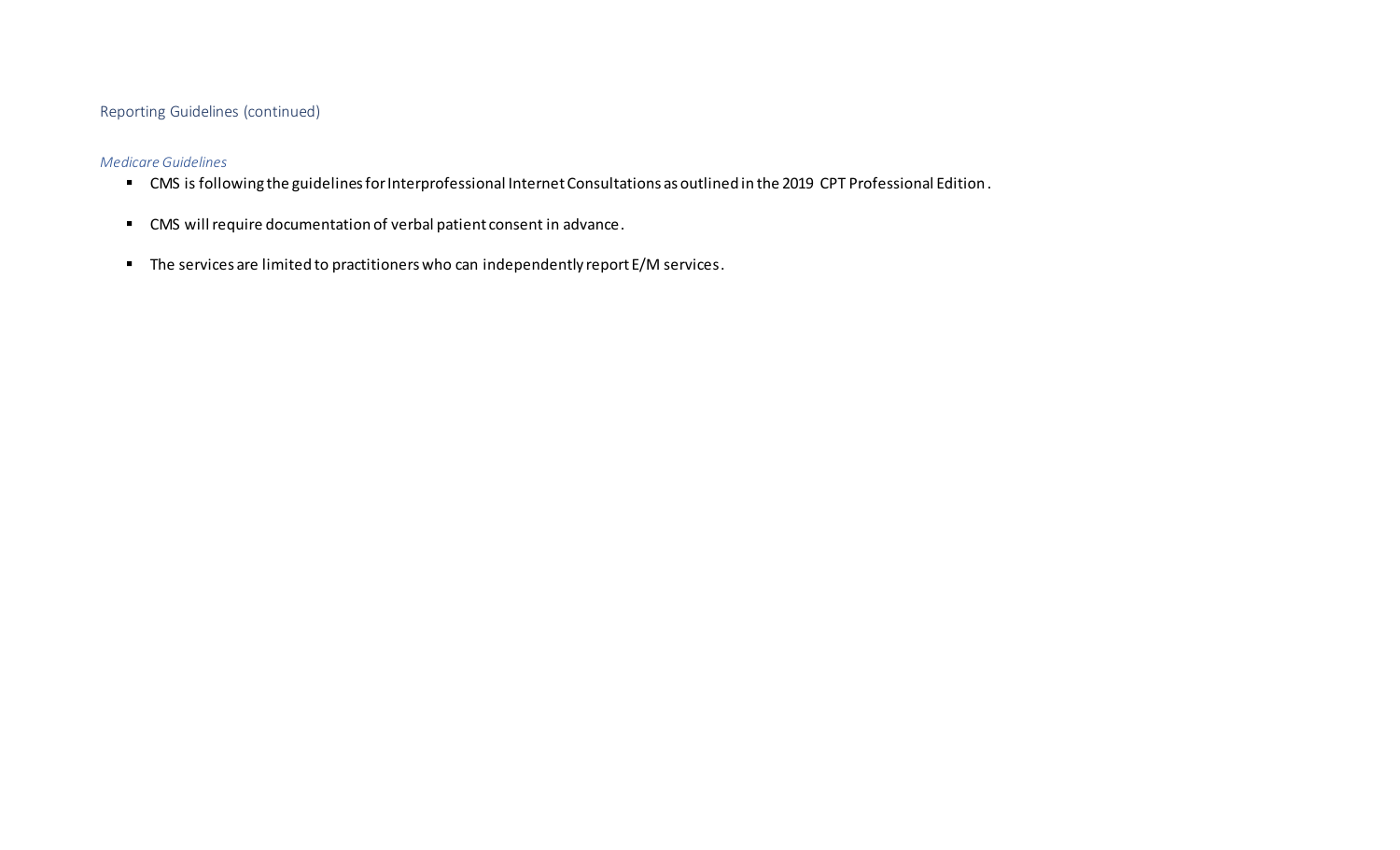## Evaluation and Management (E/M) Documentation Guideline Updates

As of **January 1**, **2019**, CMS is simplifying some Evaluation and Management (E/M) documentation requirements:

| <b>Current</b>                                                                 | As of January 1, 2019                                                                |
|--------------------------------------------------------------------------------|--------------------------------------------------------------------------------------|
| Currently, Review of Systems and Past, Family, and/or Social History           | CMS has expanded their documentation policies as follows:                            |
| (PFSH) obtained during an earlier encounter does not need to be re-recorded if |                                                                                      |
| there is evidence that the physician reviewed and updated the previous         | <b>History and Exam</b>                                                              |
| information.                                                                   | For history and exam for established patient office/outpatient visits, when relevant |
|                                                                                | information is already contained in the medical record, practitioners may choose to  |
|                                                                                | focus their documentation on what has changed since the last visit, or on pertinent  |
|                                                                                | items that have not changed. The practitioner does not need to re-record the list of |
|                                                                                | required elements if there is evidence the practitioner reviewed the previous        |
|                                                                                | information and updated it as needed.                                                |
|                                                                                |                                                                                      |
|                                                                                | <b>Chief Complaint and History</b>                                                   |
|                                                                                | For chief complaint and history for new and established patient office/outpatient    |
|                                                                                | visits, practitioners do not need to re-enter in the medical record information that |
|                                                                                | has already been entered by ancillary staff or the beneficiary. The practitioner     |
|                                                                                | simply needs to indicate they reviewed and verified the information.                 |

Practitioners do have the option to continue the current process of entering, re-entering, and bringing forward information. PerCMS, "The option to continue current documentation processes may be particularly important for practitioners who lack time to adjust workflows, templates and other aspects of their work by **January 1, 2019**."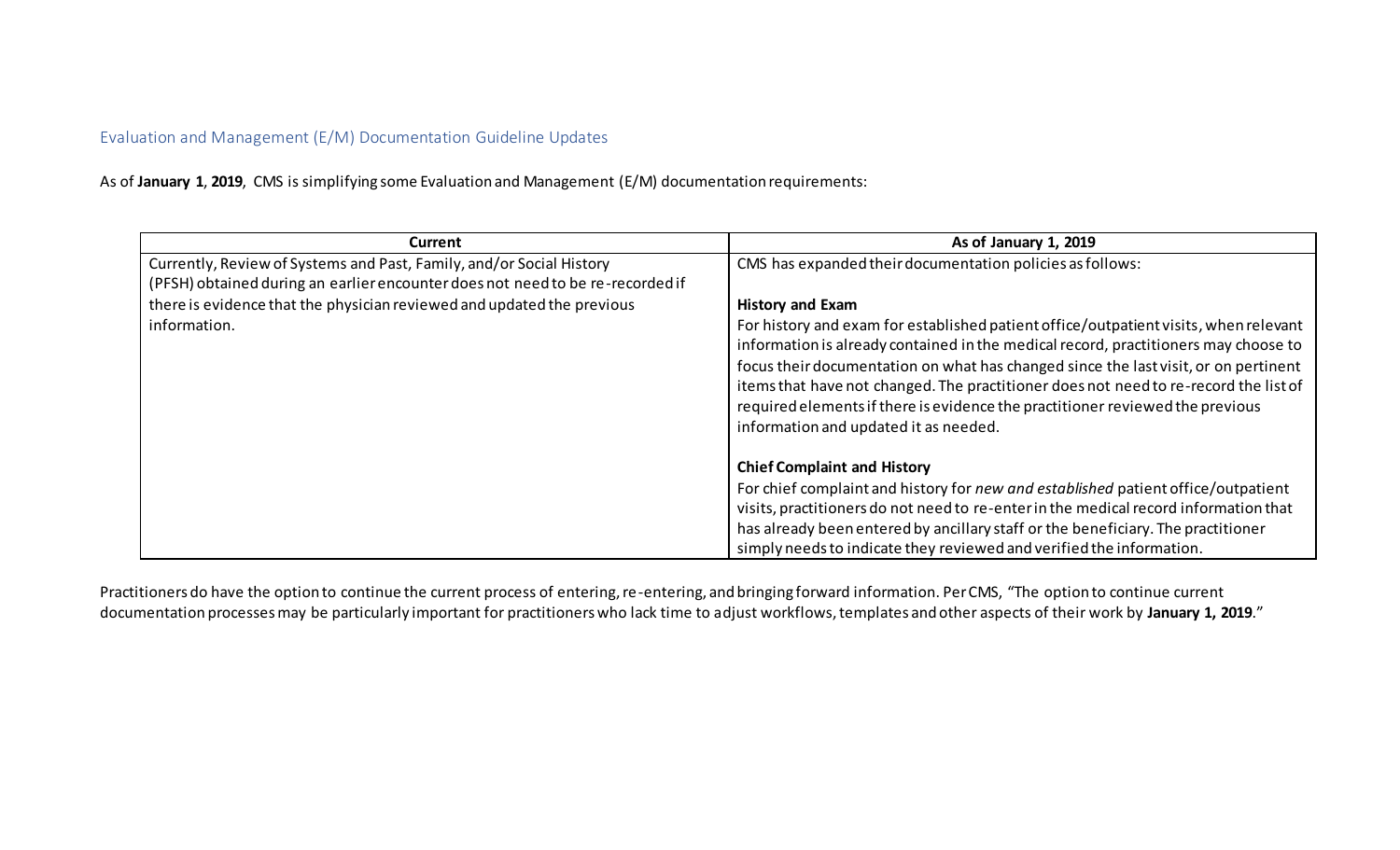# Looking Ahead

CMS finalized several items for calendar year **2021**. It is important to note these **may be subject to change** before the implementation in 2021.

# New HCPCS Codes

#### Prolonged Evaluation and Management Services

Many stakeholders expressed concern regarding Prolonged Services CPT code 99354 (Prolonged Evaluation and Management, direct patient contact, first hour), stating the required 60-minute threshold is difficult to meet. In response, CMS developed HCPCS code "GPRO1" which describes a Prolonged Evaluation and Management Service up to **30** minutes.

#### *Code Description*

GPRO1 -Prolonged evaluation and management or psychotherapy service(s) (beyond the typical service time of the primary procedure) in the office or other outpatient setting requiring direct patient contact beyond the usual service; 30 minutes (List separately in addition to code for office or othe r outpatient Evaluation and Management or psychotherapy service)

#### Visit Complexity Inherent to Certain Specialist Visits

For calendar year 2021, CMS is finalizing an add-on code for "visit complexity inherent to non-procedural specialty care."

#### *Code Description*

GCG0X- Visit complexity inherent to evaluation and management associated with endocrinology, rheumatology, hematology/oncology, urol ogy, neurology, obstetrics/gynecology, allergy/immunology, otolaryngology, or interventional pain management-centered care (Add-on code, list separately in addition to an evaluation and management visit)